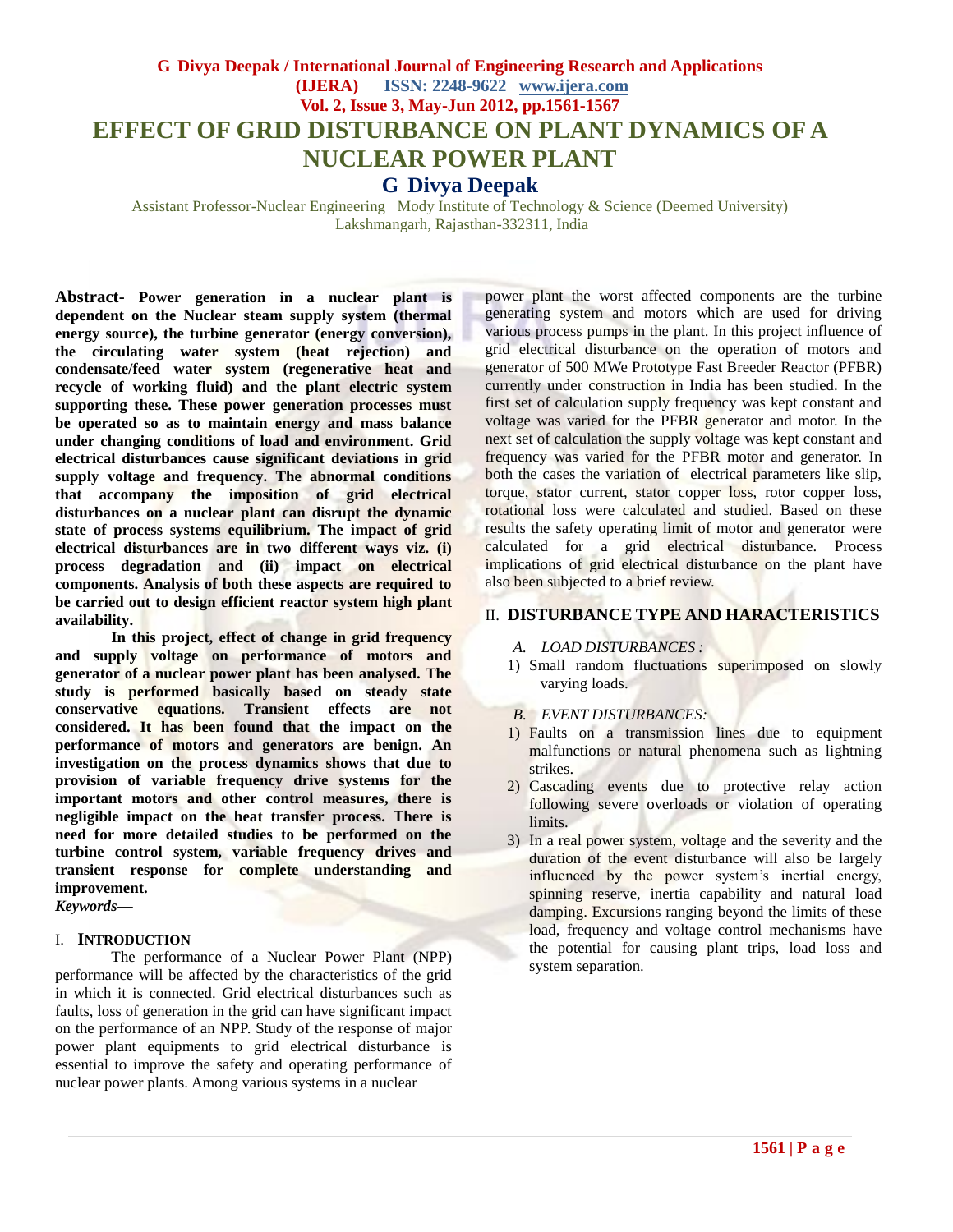### III. **DISTURBANCE CAUSE AND EFFECT MATRIX**

| Mag       | Type                                                                                                                                  |                                                                                                                                  |                                                                                                                                                   |                                                                                                                |  |
|-----------|---------------------------------------------------------------------------------------------------------------------------------------|----------------------------------------------------------------------------------------------------------------------------------|---------------------------------------------------------------------------------------------------------------------------------------------------|----------------------------------------------------------------------------------------------------------------|--|
| nitu      | Load disturbance                                                                                                                      |                                                                                                                                  | Event disturbance                                                                                                                                 |                                                                                                                |  |
| de        | Cause                                                                                                                                 | Effect                                                                                                                           | Cause                                                                                                                                             | Effect                                                                                                         |  |
| Sma<br>11 | Daily<br>load<br>cycle<br><b>Small</b><br>overloa<br>d<br>Rando<br>m load<br>Fluctua<br>tions                                         | Frequen<br>cy error<br>Voltage<br>deviatio<br>n<br>Spontan<br>eous<br>oscillati<br>ons                                           | Load<br>trips<br>equi<br>pme<br>nt<br>Larg<br>e<br>volta<br>ge<br>varia<br>tions                                                                  | Frequen<br>cy<br>excursi<br>on<br>Load<br>sheddin<br>g<br>Sustain<br>ed<br>oscillati<br>ons                    |  |
| Lar<br>ge | Generat<br>ion<br>overloa<br>d<br>Winter<br>freezeu<br>р<br>Inadequ<br>ate<br>reserve<br>Circuit<br>overloa<br>$\mathrm{d}\mathrm{s}$ | Frequen<br>cy drop<br>Time<br>errors<br>Low<br>voltage<br>Loss of<br>plant<br>auxillari<br>es<br>Plant<br>trips<br>Line<br>trips | Fault<br>$\overline{\mathbf{S}}$<br>Plant<br>outa<br>ges<br>Line<br>outa<br>ges<br><b>Dest</b><br>ructi<br>ve<br>natur<br>al<br>phen<br>ome<br>na | Frequen<br>cy<br>excursi<br>on<br>Load<br>sheddin<br>g<br>Turbine<br>trips<br>Islandin<br>g<br>instabili<br>ty |  |

#### **DEPICTION OF NUCLEAR POWER PLANT RESPONSE DURING GRID ELECTRICAL DISTURBANCE**



#### **Fig-1 PFBR**

PFBR is а 500 MWe, sodium cooled, pool type, mixed oxide ( МОХ) fuelled reactor with two secondary loops . The reactor is located at Кalраkkаm, close the 2 х 220 MWe PHWR units of Madras Atomic Power Station (MAPS).. The primary objective of PFBR is to demonstrate techno-economic viability of fast breeder reactors on an industrial scale. The main characteristics are given in Table. The reactor power is chosen to enable adoption of а standard turbine used in fossil power stations, to have a standardized design with further reduction of capital cost , construction time in future and compatibility with regional grids . Mixed carbide fuel of PuС-UС is used in FBTR due to nonavailability of enriched uranium for МОХ fuel option. PFBR being а commercial demonstration plant, а proven fuel cycle is essential. МОХ fuel is selected on account of its proven capability of safe operation to high burnup, ease of fabrication and proven reprocessing. Pool type concept is adopted due to its inherently high thermal inertia of the large mass of sodium in the pool which eases the removal of decay heat, use of a simple vessel with no penetrations leading to high structural integrity of the vessel and no radiation damage**.**

**Table-2**

#### PFBRPLANT DESIGN SPECIFICATIONS

| Reactor coolant                     | Sodium           |  |
|-------------------------------------|------------------|--|
| Thermal power                       | 1253 MW          |  |
| Electrical power(gross)             | 500 MW           |  |
| Fuet                                | Pu02-U02         |  |
| Core height                         | lm               |  |
| Fuel pin dia                        | $6.6 \text{ mm}$ |  |
| Peak fuel burnup                    | 100 GWD t        |  |
| Maximum linear pin power            | 45 Kw/m          |  |
| Sodium tempurature at reactor inlet | 670 K            |  |
| Steam condition at TSV              | 763 Kat 16.7 MPa |  |
| Reactor shut down systems           | o.               |  |
| Decay heat removal system           |                  |  |
| Containment building                | RCC/rectangular  |  |
| Reactor life                        | 40 years         |  |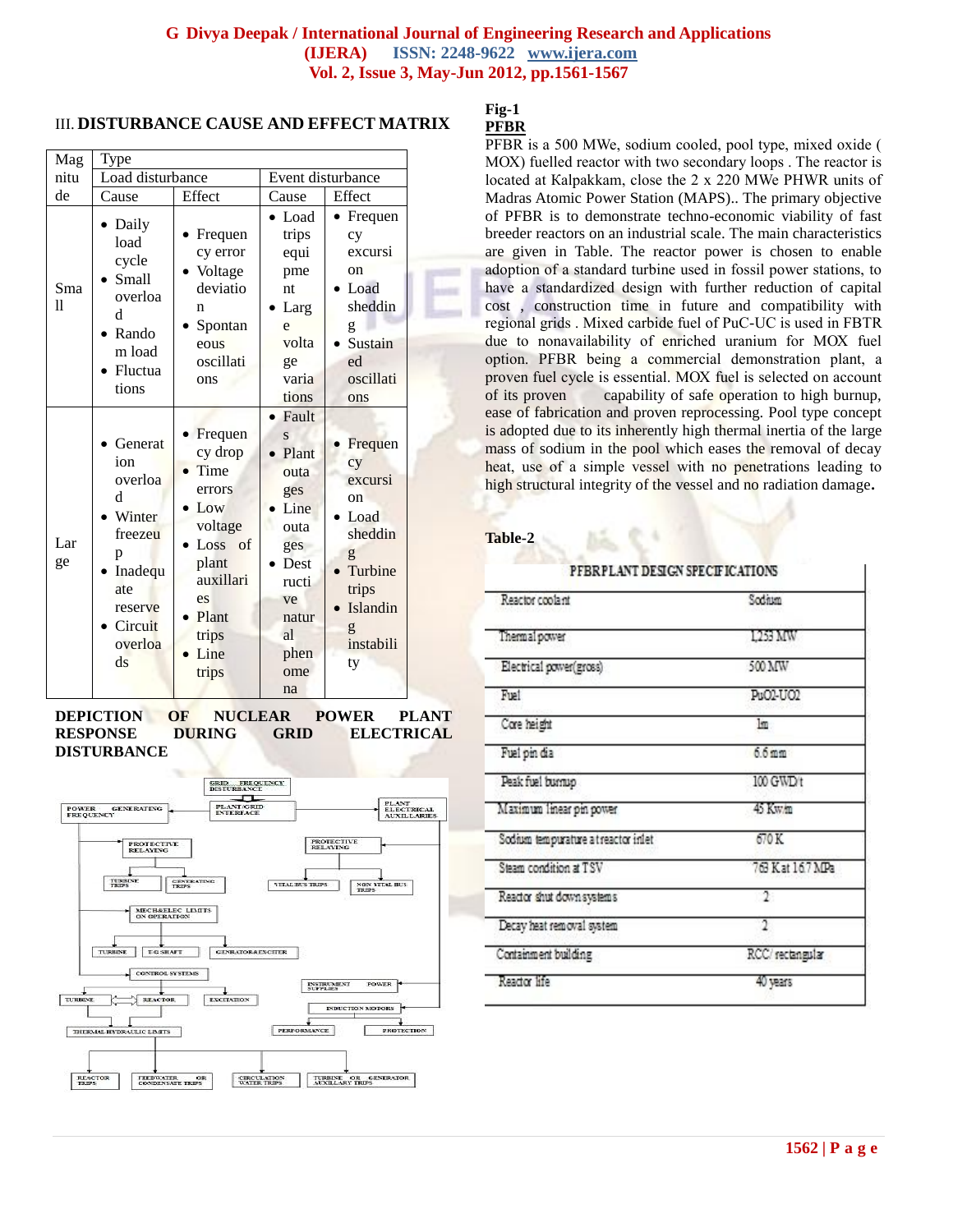

### **HEAT TRANSPORT FLOW SHEET OF PFBR Figure-2**

As seen in fig- $(A)$  the heat transport system consists of primary sodium circuit, secondary sodium circuit and steam water system. Primary heat transport from the core is facilitated by two pumps, which drive sodium from the cold pool through the core. The hot sodium flows through the intermediate heat exchanger (IHX), transfers its heat to the secondary sodium and finally returns to the cold pool at the bottom, completing the flow circuit. Use of an intermediate secondary sodium circuit to transfer heat to the steam water circuit prevents the possibility of steam/water leak into the primary system, in the event of a leak in the steam generator tube. This also minimizes the radiation level in the Steam Generator Building, providing better access for maintenance.

### IV.**ELECTRICAL AND MECHANICAL LIMITATIONS**

In this section, the electrical and mechanical limitations of power plant equipment are examined. Particular attention is paid to the main turbine-generator set, which due to the function it provides, represents an obvious potential limitation to plant response capability and which due to its cost and complexity, may represent an absolute limitation as well**.**  Electrical and mechanical limitations on the turbine-generator that may limit nuclear plant response capability occur in the following areas :

#### *C. TURBINE BLADE RESONANCE*

*D. TURBINE-GENERATOR SHAFT RESONANCE*

#### *E. GENERATOR TORQUE LIMITS*

# *F. GENERATOR EXCITATION*

### *C.TURBINE BLADE RESONANCE :*

Off –speed operation of a turbine of a turbine-generator (T-G) is limited by existence of turbine blade resonant frequencies. A turbine is designed so that at normal operating speed ,it is between blade resonant frequencies. As a result, any departure from the normal speed represents an approach to blade resonant frequency. As a resonant frequency is approached, the affected rows or rows of turbine experience increasing cyclic stress due to increasing amplitude of vibration. The peak magnitude of this vibration rapidly leads to fatigue failure in the affected blade rows. The blade excitation provided by the high steam flows associated with power operation accounts for seemingly allowable frequency bandwidth that does not exist when the machine is unloaded and being either started up or shut down.

#### *D. TURBINE-GENERATOR SHAFT RESONANCE:*

Breaker operation associated with synchronizing line switching, fault clearing, and reclosing, as well as faults in the high voltage station bus and transmission lines can cause damage to generator's air gap flux, and torque transients. In reclosing operations, a serious problem arises as a result of improper timing from the reclosure. The magnitude of the T-G torque transient resulting from the enclosure is actually greater than the initial fault-induced transient. Poor timing may even increase the amplitude of the shaft stress beyond that of the shaft's torsional yield stress.

Torsional stress cycling induced by generator torque transients of lesser magnitudes are also problematic as stress cycling can significantly contribute to T-G shaft fatigue failure. So we have to monitor the total number of torsional stress cycles as well as the magnitude of stress transients. In monitoring for shaft fatigue failure, not only is the initial transient of concern but subsequent oscillatory peaks are of concern as well, since these subsequent peaks may also be of a significant magnitude. This is true when the natural resonant frequency of the T-G shaft is at natural frequency of the power system.

#### *E. GENERATOR TORQUE LIMITS :*

A GED resulting in the imposition of a severe generator overload, particularly in a machine which is underexcited, may cause generator electromechanical torque limits to be exceeded. The ensuing phenomenon of "slipping poles" imposes destructive mechanical stress on generator winding and the T-G shaft. Slipping poles represents a loss synchronism with grid.

### *F. GENERATOR EXCITATION*

The performance of generator excitation systems has an important effect on nuclear plant response to grid electrical disturbances. The generator excitation system supplies direct current to the generator field windings. Generator field current controls generator voltage and reactive power output.Field current in turn is controlled by either a DC (field) voltage regulator(form of a manual control) or an AC(generator output) voltage regulator(form of automatic control).

The following are the various operating conditions and the response characteristics which were observed :

# **1) UNDERFREQUENCY :**

Maintaining generator output voltage during underfrequency condition will result in high field and stator currents and high internal temperatures. The high temperature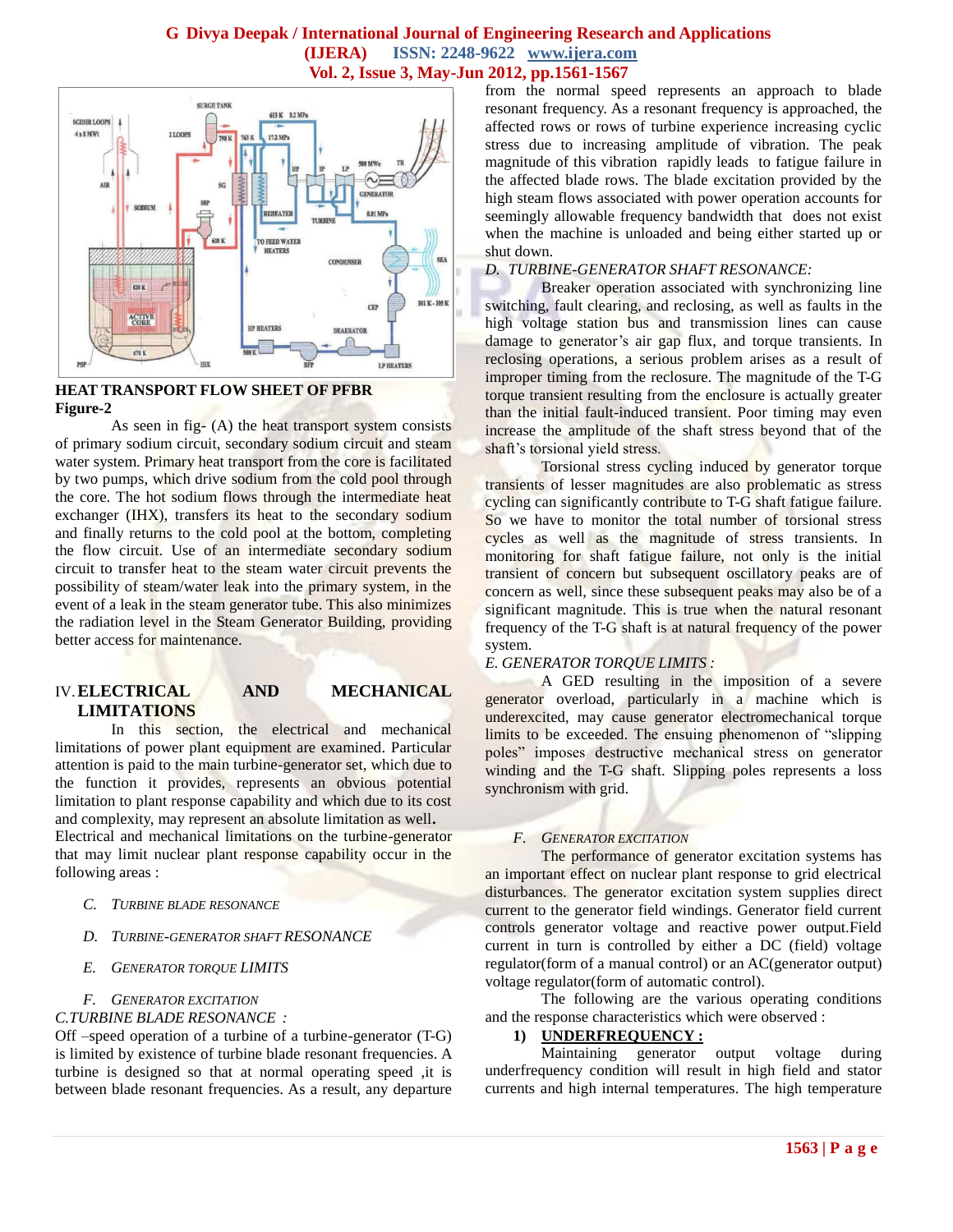condition will be aggravated by the fact that the flow of hydrogen and stator cooling will be decreased from normal as a result of underfrequency condition. If field voltage is reduced to control the temperature rise, the risk of losing synchronism with the system is increased unless turbine output is decreased.

### **2) UNDERVOLTAGE**

Maintaining rated generator voltage during conditions of severe system undervoltage results in both high field and stator currents and high internal temperatures. As in the case of underfrequency, the reduction of field voltage to control the temperature rise must be accompanied by a reduction in turbine output in order to avoid increasing the risk of a loss of synchronism**.** 

### **3) OVERFREQUENCY :**

An overfrequency condition has effects on the exciter and generator that are roughly opposite to those described for underfrequency conditions, the maximum attainable generator output voltage increases and if the AC voltage regulator is not in service,the generator output will increase.

Overfrequency also imposes limits on the electromechanical exciter –generator circuit ,however the increased forces associated with overfrequency that are experienced by the rotating parts of the exciter and generator may lead to serious damage.

# **4) OVERVOLTAGE :**

An overvoltage imposed on a generator will result in decreased field current and increased stator currents. But the maximum voltage to which the generator may be subjected is limited by Overvoltage results in breakdown of insulation. The dynamic performance of a generator excitation system affects the damping of power oscillations that may occur during a severe

V. METHODOLOGY OF ANALYSIS

# $P_{in} = 1.732V_{L}I_{L}cos\\$

P = Power input of motor  $V<sub>L</sub>$ = line voltage in Volt  $I<sub>I</sub>$  = line current in ampere coso= power factor

#### $Pout = 1.732 \times V_aI_a \cos\theta$

P= Power output of motor in KW  $V_a$ = load voltage in Volts  $I<sub>a</sub>=$  load current in ampere cosө= power factor

**S= (Ns – N) (Ns)**

 $S = Slip$ Ns= Synchronous speed in rpm  $N =$ Rated speed in rpm

**(60)** ɷs**=**Angular velocity  $N_s =$  Synchronous speed

#### **Torque =( Power o/p)**

 $((1-s) \cos)$  $S =$  Slip  $\infty$ =angular velocity

### $Pg = 3I^2R_f$

 $P_{\varphi}=$  Power generated in KW I= Stator current in ampere  $R_f$ = Field resistance in ohm  $M_{o/p} = (1-s)P_g$ 

 $M_{o/p}$ = Mechanical output  $S =$ slip  $P<sub>o</sub>= Power generated$ 

 $\mathbf{S}_{\text{cu}}$   $\text{loss}=3*\mathbf{I}^2*\mathbf{Z}_{\text{in}}$ 

I= Stator current in ampere  $Z_{in}$ = Input impedance

 $R_{cu}$  **loss = s\*P**<sub>g</sub>

 $R_{\rm cu}$  loss= Rotor copper loss in KW  $S =$ Slip,  $Pg = Power$  generated in KW

**Total loss =** Rotational loss +  $S_{cu}$  loss +  $R_{cu}$  loss in KW

 $\dot{\eta}$  = (Pout)\*100 **(Pin)**

ἠ **=** Efficiency of motor  $P_{out}$ = Gross output power in KW  $P_{in}$ = Input power in KW

#### VI.ANALYSIS OF PUMP PERFORMANCE CONSTANT VOLTAGE AND VARIATION OF FREQUENCY FOR PFBR BOILER FEED PUMP

This is an 6600V, 10700KW induction motor. The calculations were done keeping the voltage as constant and frequency was varied from 50Hz to 45 Hz and the dynamic changes that occurred were noted and tabulated.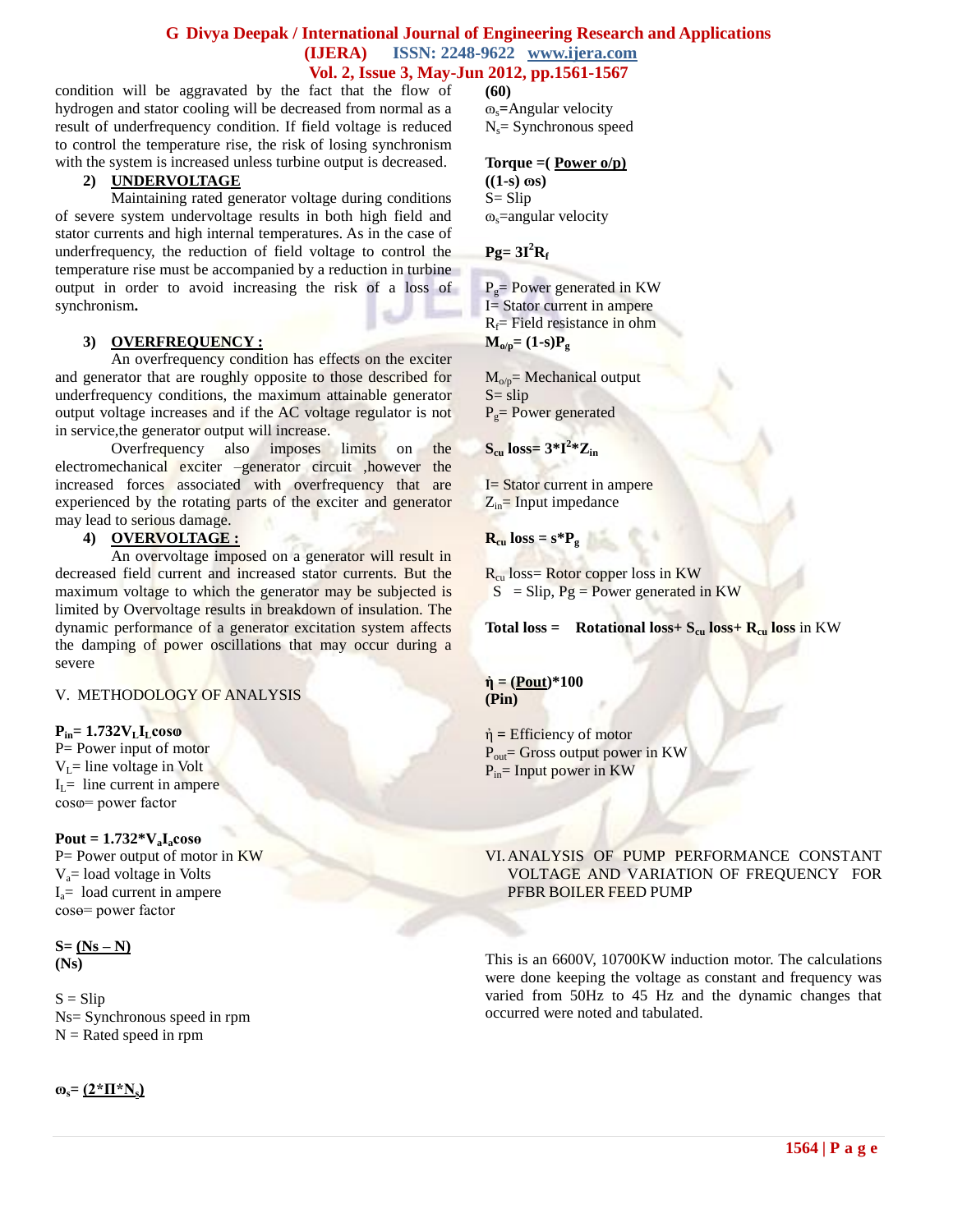

### **(Fig- 3 Slip Vs Torque)**

As the slip increases from 0.04 to 0.160 the torque increases linearly from 2851 Nm to 3703 Nm. For an increase in slip of 2 % the torque increases by 4 %.



**Fig-4 Torque Vs Stator current**

Here, as the supply frequency decreases by 10 percent the stator current increases by 6 percent



As supply frequency decreases by 5 percent the stator current increases by 3 percent.

# VII. **CONSTANT FREQUENCY AND VARIATION OF VOLTAGE FOR BOILER FEED PUMP**

Supply frequency was kept as constant and supply voltage was varied for the induction motor in steps of 100V. The supply voltage was varied from 6.6kv-4kv.



### **(Fig-6 Stator current Vs Voltage)**

As supply voltage decreases from 6.6 kv to 4 kv the stator current increases by 9 percent.



# **(Fig- 7 Voltage Vs Total loss)**

Here, it is observed that as the voltage decreases by 10 percent the total loss (stator copper loss+rotor copper loss+eddy current loss+hysteresis loss) increases by 7 percent.



**(Fig-8 Voltage Vs Efficiency)**

So as the supply voltage is decreased from 6.6 kv to 4 kv the efficiency of the BFP decreases by 7 percent.

# VIII. **ANALYSIS OF GENERATOR PERFORMANCE CONSTANT VOLTAGE AND VARIATION OF FREQUENCY**

In the second set of mathematical analysis the supply frequency was kept as constant and supply voltage of generator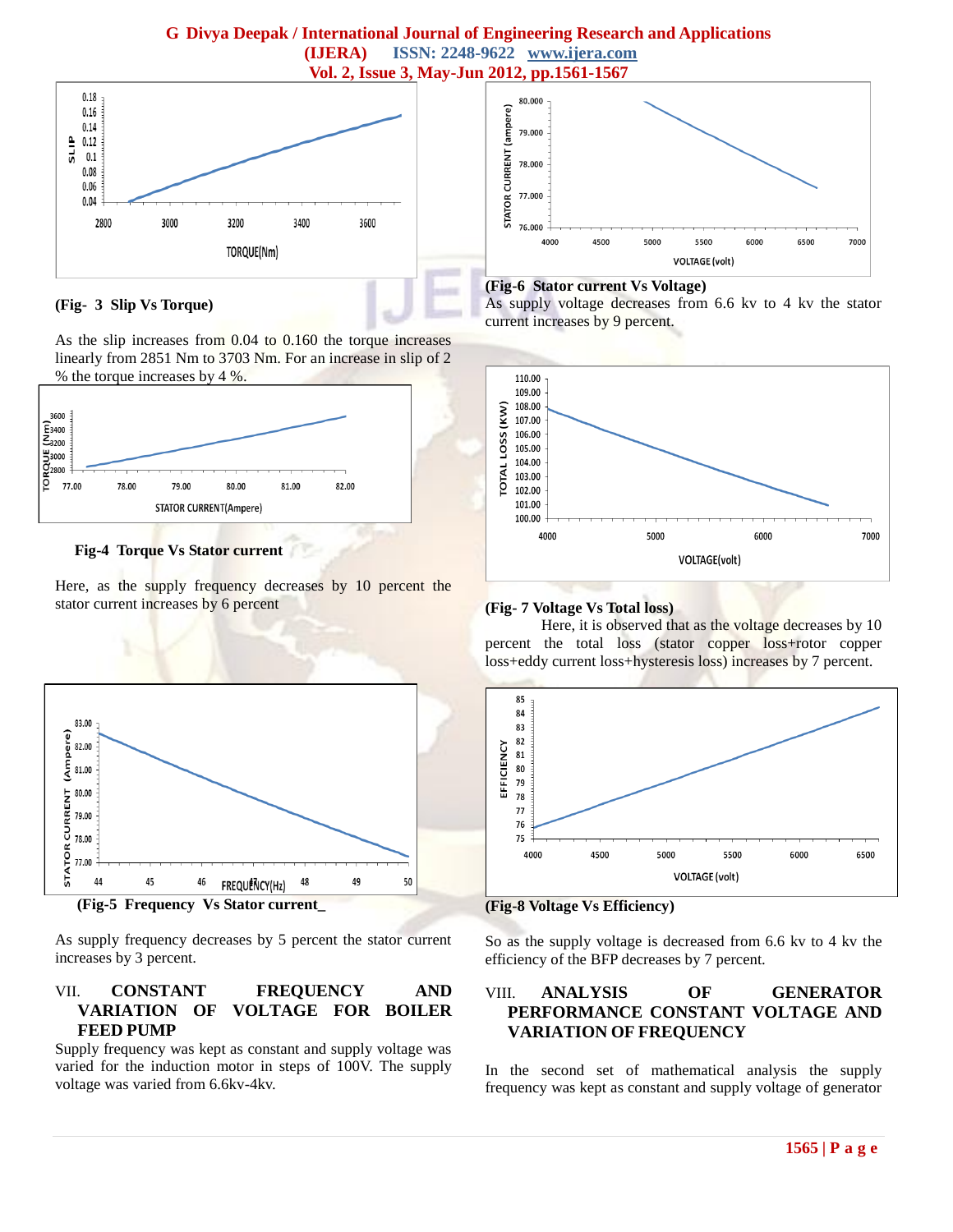was varied in steps of 100V. The voltage was varied from 6.6kv-4kv.



#### **(Fig-9 Stator current Vs Voltage)**

Here, when voltage decreases by 10 percent the stator current increases by 4 percent.

#### (**Fig- 10 Torque Vs Stator current)**

Here as the torque increases by 5 percent, the stator current increases by 7 percent.



#### **(Fig- 11 Voltage Vs Total loss)**

Since the current drawn increases as during the voltage drop to compensate for the increased required torque, the heating effect of increased current on coils and windings also increases. So, total loss that includes the eddy current loss, hysteresis loss also increases with decrease in voltage In the above graph the total loss increases by 9.5 percent when the voltage decreases by 10 percent.

### IX.**CONSTANT VOLTAGE AND VARIATION OF FREQUENCY**

The supply voltage is kept constant and the supply frequency of generator is varied in steps of 0.1hz. The frequency is varied from 50 hz to 45 hz.



#### **(Fig- 12 Torque Vs Stator current)**

It is observed that in order to deliver the same power at a

reduced grid frequency, torque increases. Thus, to compensate for the increased torque the stator current increases. Here, as the torque increases by 5 percent, the stator current increases by 4 percent.



### **(Fig- 13 Frequency Vs Total loss)**

It was found that during grid frequency decrease the total loss of generator increases ,hence the heating due to these losses increases as the supply frequency decreases by 10 percent the total losses increase by 11 percent .

# X. **IMPACT OF GRID FREQUENCY VARIATION ON PROCESS DYNAMICS**

When the grid frequency reduces, operating speed of all the motors reduces nearly proportional to the frequency variation. According to affinity law, pump supplied flow is proportional to speed of operation of the pump. Thus, frequency variation power supply to motors proportionally affects the flow supplied by pumps. Maximum temperature difference across fuel channels in PFBR is  $\sim$  170 0C. Thus, 3 % variation in flow affects the coolant temperature at the outlet of fuel channels by 5 0C. Alarm will be generated when the coolant temperature increases by this value. In order to overcome this process constraint, primary and secondary sodium pumps are provided with variable frequency drives with a speed controller designed to control the speed within

 $\pm$  1 rpm. Thus, the there will not be any impact due to supply frequency variation on the primary and secondary heat transport system. Now, coming to the tertiary circuit (i.e. the steam water system), variable frequency drives are not provided for boiler feed pumps, condensate extraction pumps and condensate cooling water pumps. Feed water flow is manipulated by a control valve to control the sodium temperature at the outlet of steam generator. This control action makes the feed water flow in the steam water circuit independent of grid frequency variation. Apart from this, level controller provided for the deaerator manipulates the feed water flow supplied by the condensate extraction pumps to the deaerator. With this control system in place, the flow supplied by condensate cooling pumps also becomes insensitive of grid frequency variation. Turbine is provided with speed as well as pressure control systems. Under a grid frequency variation, the turbine controller will enter into an oscillating mode of operation due to the conflicting requirements of speed and pressure control systems. Thus, it is the turbine performance